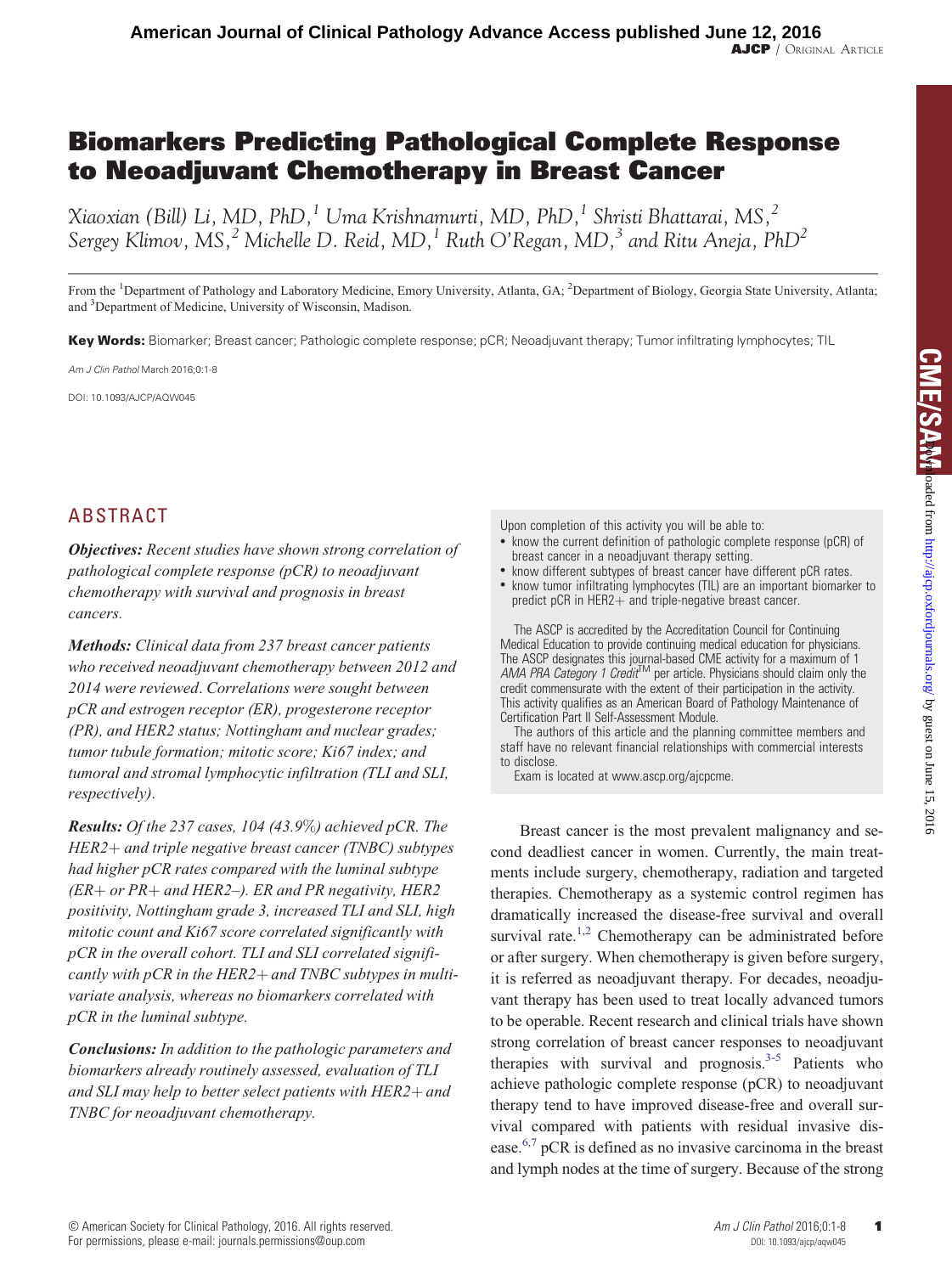correlation between pCR and survival, the US Food and Drug Administration (FDA) now considers pCR to neoadjuvant chemotherapy a surrogate endpoint for clinical trials and drug approval.<sup>8</sup> The strongest correlation between pCR and outcomes is found within the triple negative breast cancer (TNBC) and HER2+ breast cancers. $9$ 

Predicting which patients will achieve pCR to neoadjuvant chemotherapy is important because neoadjuvant chemotherapy is not without risk. For instance, although neoadjuvant chemotherapy can prolong disease-free and overall survival, it may increase the rate of ipsilateral tumor recurrence compared with adjuvant therapy.<sup>[2](#page-6-0)</sup> In addition, delaying surgery may decrease survival.<sup>10</sup> A variety of methodologies have been investigated, such as magnetic resonance imaging,  $11$  positron emission tomography,  $12$  and gene expression profiling.<sup>[13](#page-7-0)</sup> However, none has been universally accepted, and these modalities are expensive and not routinely performed. We conducted a comprehensive evaluation of tumor morphology and biomarker status, and correlated these parameters with pCR rate in a neoadjuvant setting.

#### Material and Methods

#### Patient Selection and Clinicopathologic Characteristics

A total of 2,691 consecutive excisional specimen cases were retrieved from the archives of the Department of Pathology and Laboratory Medicine at Emory University from 2012 to 2014 after protocol approval from the Emory Institutional Review Board. All surgical procedures were performed at two major teaching hospitals of Emory University. Among the 2,691 cases, 237 patients had neoadjuvant therapies. Of the 237 cases, 229 cases had the status of estrogen receptor (ER), progesterone receptor (PR) and HER2 expression available, and 195 cases had information of biopsy diagnoses. Among the 195 cases, 129 had core biopsy slides available, and all of these 129 cases were reviewed by a pathologist (XL). For the cases without biopsy slides, information was retrieved from the patient's medical record and pathology report. The majority of the patients received four cycles of neoadjuvant chemotherapies. HER2+ cancers received HER2 targeted therapies in addition to neoadjuvant chemotherapies. Clinicopathologic characteristics of all patients were summarized in Table 1[.](http://www.oxfordjournals.org/)

#### Pathologic Evaluation

The following morphological features and biomarkers were evaluated in the biopsy specimen: tubule formation (score 1-3), nuclear grade (score 1-3), mitotic count (score 1-3) per the College of American Pathologists (CAP)

| $\blacksquare$ Table 1 $\blacksquare$            |  |
|--------------------------------------------------|--|
| Clinicopathological Characteristics <sup>a</sup> |  |

| <b>Characteristics</b>   | <b>No. of Cases</b> | Percentage |
|--------------------------|---------------------|------------|
| Age, y                   |                     |            |
| 20-29                    | $\overline{2}$      | 0.84       |
| 30-39                    | 27                  | 11.40      |
| 40-49                    | 62                  | 26.16      |
| 50-59                    | 66                  | 27.85      |
| 60-69                    | 58                  | 24.47      |
| $70+$                    | 22                  | 9.28       |
| Race                     |                     |            |
| <b>Black</b>             | 121                 | 51.10      |
| White                    | 105                 | 44.30      |
| Other                    | 11                  | 4.64       |
| Tumor grade              |                     |            |
| $\mathbf{1}$             | 21                  | 9.01       |
| $\overline{2}$           | 89                  | 38.20      |
| 3                        | 123                 | 52.79      |
| Clinical stage           |                     |            |
| 1/11                     | 158                 | 66.95      |
| III/IV                   | 78                  | 33.05      |
| Nodal status             |                     |            |
| Positive                 | 130                 | 54.85      |
| Negative                 | 107                 | 45.15      |
| Lymphocytic infiltration |                     |            |
| <b>SLI</b>               | 88                  | 68.22      |
| TLI                      | 72                  | 55.81      |
| Hormone receptor         |                     |            |
| $ER+$                    | 108                 | 47.16      |
| $PR+$                    | 74                  | 32.31      |
| HER2 expression          |                     |            |
| Positive                 | 79                  | 33.33      |
| Negative                 | 158                 | 66.67      |
| Subtypes                 |                     |            |
| $HER2+$                  | 79                  | 34.50      |
| Triple negative          | 78                  | 34.06      |
| Luminal                  | 72                  | 31.44      |
| Response                 |                     |            |
| pCR                      | 104                 | 43.88      |
| Non-pCR                  | 133                 | 56.12      |

ER, estrogen receptor; pCR, pathologic complete response; PR, progesterone receptor; SLI, stromal lymphocytic infiltration; TLI, tumoral lymphocytic infiltration; a Some information was missing in a few cases.

recommendation, Nottingham histologic grade (score 1-3), stromal and tumoral lymphocytic infiltration (SLI and TLI, respectively), fibrosis (scored 1-3 as follows: 1, mild; 2, moderate; 3, severe), ER and PR expression, and HER2 amplification (positive or negative per American Society of Clinical Oncology recommendation) and Ki67 score (high:  $\geq$ 15%; low: <15%). TLI was evaluated as percentage of tumor cells infiltrated with lymphocytes. SLI was evaluated as percentage of stromal area covered by lymphocytes. The stroma included both intratumoral stroma as well as the stroma adjacent to the periphery of the tumor.

#### Breast Cancer Classification and Definition of pCR

Tumors were classified as luminal, HER2+, or TNBC. The luminal subtype was defined as  $ER +$  and/or  $PR +$  and HER2–. HER2+ cancer was defined by either a score of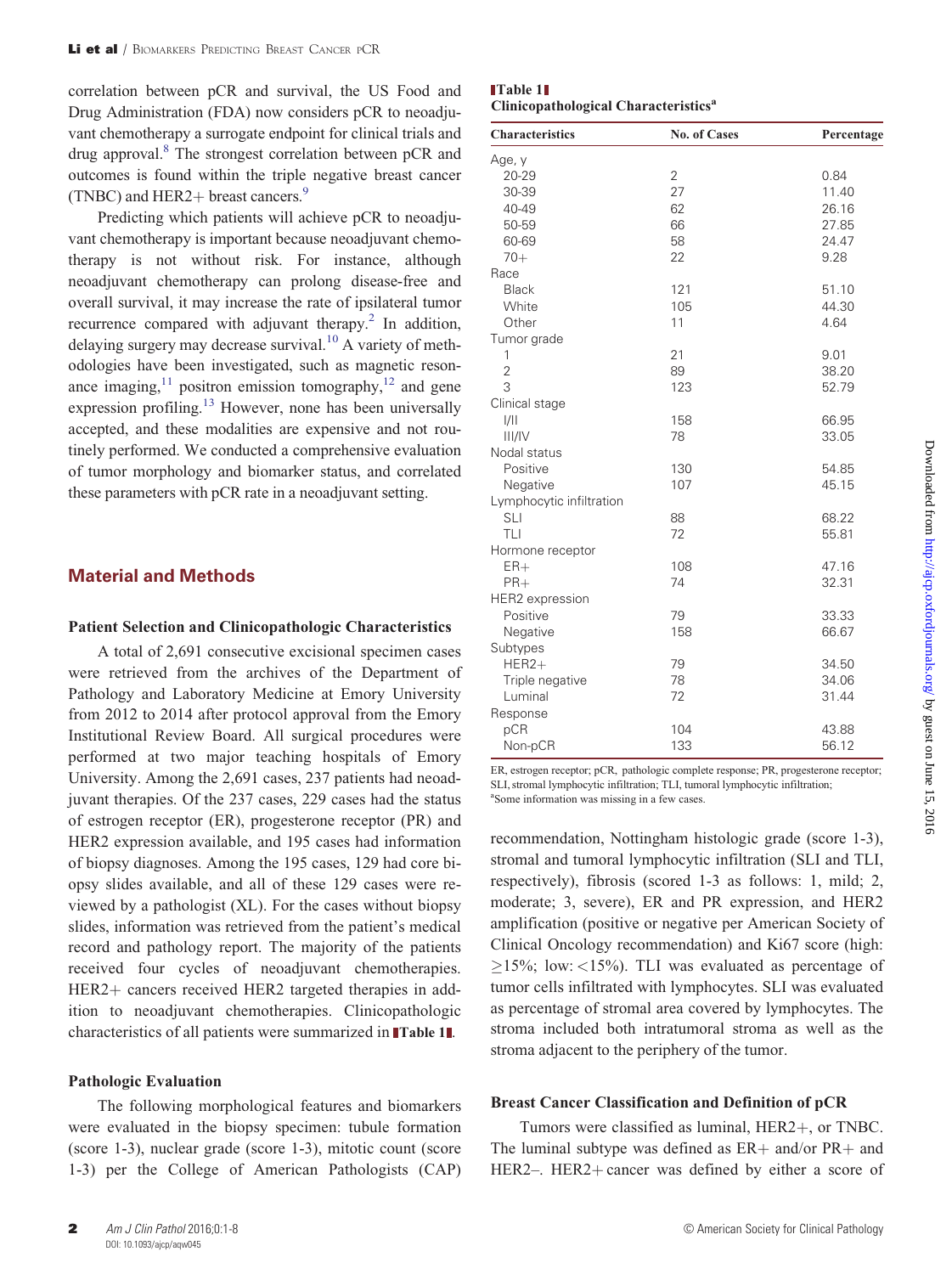$3+$  from immunohistochemical (IHC) study or positive HER2 amplification by fluorescence in situ hybridization (FISH) regardless of ER or PR status. TNBC was defined by the absence of ER and PR expression and HER2 overexpression by IHC or FISH. Standard 1% expression rate was used as the cutoff to define positivity in ER and PR expression. pCR was defined as no invasive carcinoma in both breast and lymph nodes at the time of surgery. In situ carcinoma was allowed in the pCR cases.

### Statistical Analysis

Logistic regression was performed on the total patient cohort as well as the subtypes with a pCR case indicating an event. Odds ratios (ORs), which indicate a multiplicative effect in the odds of achieving a pCR, were compared between categorical groups (using the lowest risk group as the reference). Multivariate models were fit via a backwards selection method, in which the full model was reduced and refit stepwise by removing the least significant variable based on Wald test for the individual parameters, until either all variables had been removed or all had a  $P$  value <.10. Due to the variability in multivariate data completeness, we also used the Firth penalized likelihood approach. Correlations were analyzed using the Pearson product-moment correlation coefficient. statistical analysis software was used for all statistical analysis.

### **Results**

#### Clinicopathologic Features of the Cases

Of the total 237 patients, 91 (38.4%) were younger than 50 years of age, 78 (32.9%) had advanced-stage disease (pT3 or pT4), and 104 (43.9%) had pCR. Among the 229 cases with available biomarker information, 72 were luminal, 79 were  $HER2+$  and 78 were TNBC (Table 1). In the non-pCR patients, the size of residual invasive carcinoma ranged from 0.5 to 9 cm.

### HER2+ and TNBCs Have Higher pCR Rate Than Luminal Breast Cancer

Subtype analysis revealed that 20 of 72 (27.8%) luminal type, 46 of 79  $(58.2%)$  HER2+ and 37 of 78 (47.4%) TNBC exhibited pCR. On univariate analysis, the  $HER2+$  and TNBC had 3.6 and 2.4 times the odds of achieving pCR compared with the luminal subtype (95% confidence interval [CI] = 1.83-7.17,  $P < .001$  and 1.19-4.64,  $P = .014$ , respectively) **[Table 2](#page-3-0)1.** Univariate analysis [failed to identify any parameter or biomarker as signifi](#page-3-0)[cantly correlated with pCR rate in the luminal subtype.](#page-3-0)

# High TLI and SLI Are Significantly Associated With pCR Rate in HER2+ Breast Cancers and TNBCs

TLI (both with 3% as threshold and as a continuous increasing value) as well as SLI (both with 5% as threshold and as a continuous increasing value) were significantly associated with pCR in the overall cohort (Table 2). The categorical cutpoints (3% in TLI and 5% in SLI) were chosen by using the threshold that was at the intersection of specificity and sensitivity when identifying pCR patients vs nonpCR patients. On univariate analysis, high TLI and SLI were both found to be significantly associated with a greater probability of  $pCR$  in  $HER2+$  and TNBC cancers (Table 2). This significant correlation persisted in  $HER2 +$  and TNBCs in multivariate analysis [Table 3](#page-5-0)1[. No correlation between](#page-5-0) [TLI or SLI and pCR was seen in the luminal type.](#page-5-0)

# ER and PR Expression Is Associated With Decreased pCR in the Overall Cohort and HER2+ Breast Cancers

Positivity of ER and PR expression was found to be associated with decreased pCR in the overall cohort and within the HER2+ subtype (Table 2). With increased ER or PR expression, there was a small decrease in the odds of a pCR.

# High Mitotic Count and Ki67 Score and Nottingham Histologic Grade 3 Are Significantly Associated With pCR Rate in the Overall Cohort

Nottingham histologic grade 3 and high mitotic count had a positive correlation with the probability of pCR in the overall cohort (OR 3.47;  $P = .022$  and OR 3.44;  $P < .001$ , respectively; Table 2). Along with the positive correlation of mitotic count and pCR, Ki67 score (both  $\geq$  15% as threshold and as increasing absolute value) was significantly associated with pCR (Table 2).

The mitotic count remained a significant predictor of pCR in the overall cohort in multivariate analysis (Table 3).

# High Correlation Between Stromal and Intratumoral Lymphocytic Infiltration

TLI and SLI are very highly correlated in the overall cohort ( $r = 0.68$ ,  $P < .001$ ) and within each subtype, HER2+  $(r = 0.52, P < .001)$ , luminal  $(r = 0.85, P < .001)$ , triple negative ( $r = 0.69, P < .001$ ). Such strong correlation was seen in multivariate analysis model. When we swapped SLI with TLI in the final multivariate model, very similar ORs (0.96 vs 0.95) and OR P values (.013 vs .017) with correlation of pCR were obtained.

# Luminal Type Breast Cancers Have Low pCR Rate and No Parameter Is Strongly Associated With pCR

Among all 3 subtypes, the luminal type had the lowest pCR rate of 27.8%, compared with  $58.2\%$  in HER2+ and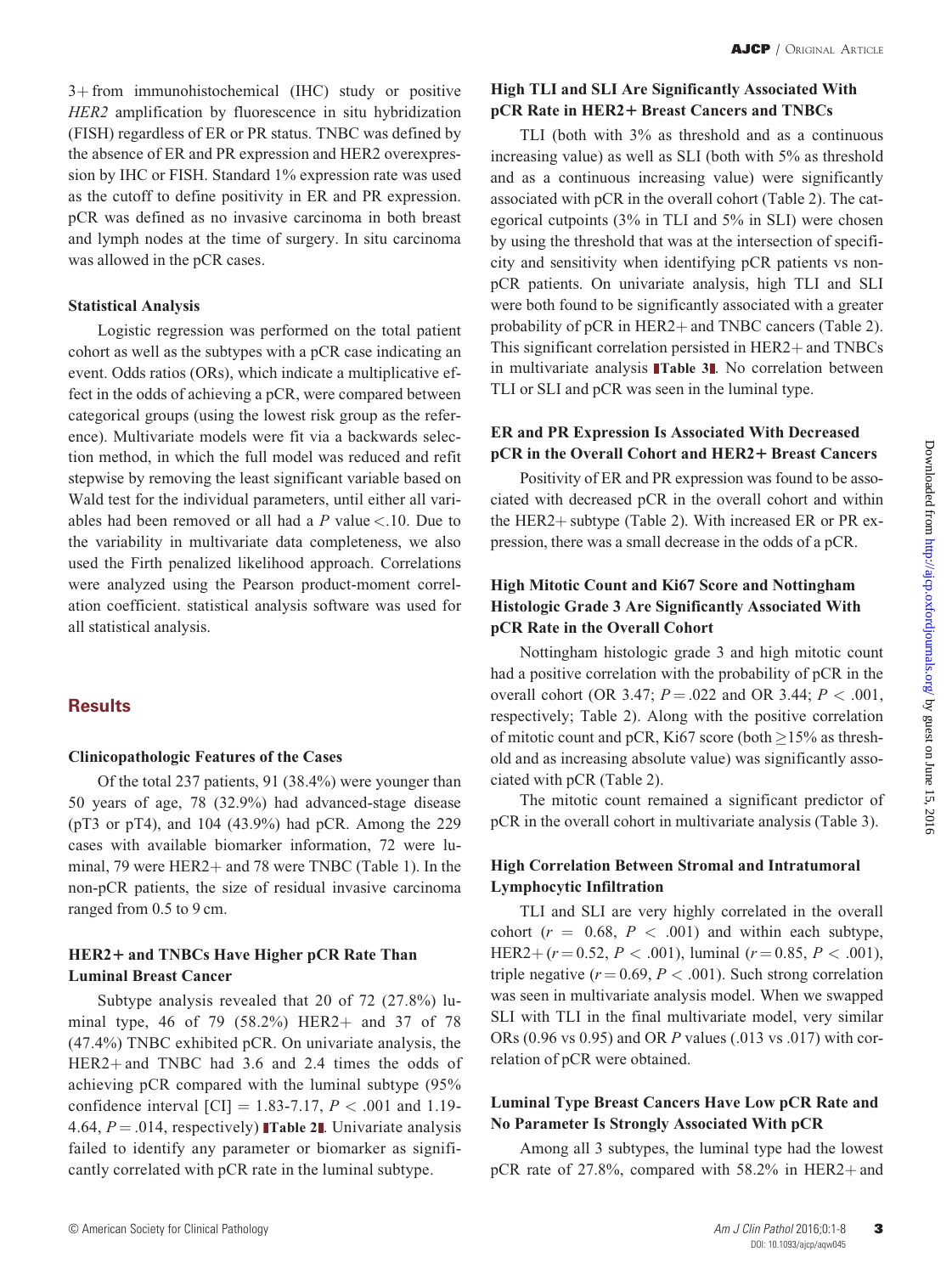#### <span id="page-3-0"></span>Table 2

#### Univariate Logistic Analysis of pCR in the Total Cohort and Within Subtypes<sup>a</sup>

|                      |             | <b>Overall Cohort</b>            |                      |                   |                | $HER2+$                                  |                          |                  |                |                                                                           |
|----------------------|-------------|----------------------------------|----------------------|-------------------|----------------|------------------------------------------|--------------------------|------------------|----------------|---------------------------------------------------------------------------|
| Covariate<br>Level   | $\mathbf n$ | <b>Odds Ratio</b><br>$(95\%$ CI) | <b>OR</b><br>P Value | Type 3<br>P Value | $\mathbf n$    | <b>Odds Ratio</b><br>$(95\% \text{ CI})$ | <b>OR</b><br>$P$ Value   | Type3<br>P Value | $\mathbf n$    |                                                                           |
| Mitotic score        |             |                                  |                      |                   |                |                                          |                          |                  |                |                                                                           |
| $\mathbf{1}$         | 75          |                                  |                      | < .001            | 22             |                                          |                          | .075             | 36             |                                                                           |
| $\sqrt{2}$           | 41          | $0.94(0.41 - 2.15)$              | .876                 |                   | 12             | 2.02 (0.48-8.43)                         | .334                     |                  | 12             |                                                                           |
| 3                    | 58          | 3.44 (1.68-7.06)                 | $-.01$               |                   | 18             | 5.06 (1.25-20.48)                        | .023                     |                  | 12             |                                                                           |
| Nuclear grade        |             |                                  |                      |                   |                |                                          |                          |                  |                |                                                                           |
| 1                    | 6           |                                  |                      | $\ast$            | 0              |                                          |                          | .967             | 6              |                                                                           |
| $\sqrt{2}$           | 71          | $\ast$                           | $\ast$               |                   | 28             |                                          |                          |                  | 32             |                                                                           |
| 3                    | 101         | $\ast$                           | $\ast$               |                   | 26             | 1.02 (0.35-3.01)                         | .967                     |                  | 25             |                                                                           |
| Tubular formation    |             |                                  |                      |                   |                |                                          |                          |                  |                |                                                                           |
| $\mathbf{1}$         | 3           |                                  |                      | .966              | 3              |                                          |                          | .614             |                |                                                                           |
| $\sqrt{2}$           | 17          | $1.40(0.11 - 18.61)$             | .799                 |                   | 10             | 2.00(0.13-29.81)                         | .872                     |                  | $\overline{4}$ |                                                                           |
| 3                    | 155         | 1.30 (0.12-14.62)                | .833                 |                   | 40             | $3.00(0.25-35.91)$                       | .323                     |                  | 57             |                                                                           |
| Nottingham grade     |             |                                  |                      |                   |                |                                          |                          |                  |                |                                                                           |
| $\mathbf{1}$         | 21          |                                  |                      | .017              | 5              |                                          |                          | .17              | 15             |                                                                           |
| $\sqrt{2}$           | 89          | 1.89 (0.63-5.62)                 | .255                 |                   | 35             | 1.42 (0.21-9.55)                         | .721                     |                  | 29             |                                                                           |
| 3                    | 123         | 3.47 (1.20-10.07)                | .022                 |                   | 38             | 3.25 (0.48-22.07)                        | .228                     |                  | 27             |                                                                           |
| PR intensity         |             |                                  |                      |                   |                |                                          |                          |                  |                |                                                                           |
| 0                    | 153         |                                  |                      | .012              | 54             |                                          | $\overline{\phantom{0}}$ | .127             | 21             |                                                                           |
| $\mathbf{1}$         | 16          | $0.71(0.25-2.00)$                | .517                 |                   | 5              | $0.75(0.11-4.90)$                        | .764                     |                  | 11             |                                                                           |
| $\overline{c}$       | 21          | $0.37(0.13 - 0.99)$              | .048                 |                   | 8              | $0.30(0.06-1.40)$                        | .125                     |                  | 13             |                                                                           |
| 3                    | 39          | $0.31(0.14 - 0.69)$              | .004                 |                   | 12             | $0.25(0.07-0.94)$                        | .041                     |                  | 27             |                                                                           |
| PR %                 | 229         | $0.99(0.98-1.00)$                | .014                 | .014              | 79             | $0.98(0.96-1.00)$                        | .014                     | .014             | 72             |                                                                           |
| PR WI (H score)      | 229         | $1.00(0.99-1.00)$                | .018                 | .018              | 79             | $0.99(0.99-1.00)$                        | .019                     | .019             | 72             |                                                                           |
| ER intensity         |             |                                  |                      |                   |                |                                          |                          |                  |                |                                                                           |
| 0                    | 122         |                                  |                      | .085              | 39             |                                          |                          | 0.168            | 5              |                                                                           |
| $\mathbf{1}$         | 23          | $0.70(0.28-1.71)$                | .431                 |                   | 9              | 1.96 (0.36-10.75)                        | .438                     |                  | 14             |                                                                           |
| $\sqrt{2}$           | 15          | $0.60(0.20-1.80)$                | .366                 |                   | 2              | $\divideontimes$                         | $\ast$                   |                  | 13             |                                                                           |
| 3                    | 69          | $0.45(0.25-0.84)$                | .011                 |                   | 29             | $0.40(0.15-1.06)$                        | .065                     |                  | 40             |                                                                           |
| ER %                 | 229         | $0.99(0.99-1.00)$                | .008                 | .008              | 79             | $0.99(0.98-1.00)$                        | .028                     | .028             | 72             | Downloaded from http://ajcp.oxfordjournals.org/ by guest on June 15, 2016 |
| ER WI (H score)      | 229         | $1.00(1.00-1.00)$                | .009                 | .009              | 79             | $1.00(0.99-1.00)$                        | .018                     | .018             | 72             |                                                                           |
| HER2 receptor status |             |                                  |                      |                   |                |                                          |                          |                  |                |                                                                           |
| Negative             | 158         |                                  |                      | .003              |                |                                          |                          |                  |                |                                                                           |
| Positive             | 79          | 2.34 (1.35-4.06)                 | .003                 |                   |                |                                          |                          |                  |                |                                                                           |
| Subtype              |             |                                  |                      |                   |                |                                          |                          |                  |                |                                                                           |
| $HER2+$              | 79          | $3.62(1.83 - 7.17)$              | $-.001$              | $-.01$            |                |                                          |                          |                  |                |                                                                           |
| Triple negative      | 78          | 2.35 (1.19-4.64)                 | .014                 |                   |                |                                          |                          |                  |                |                                                                           |
| Luminal              | 72          |                                  |                      |                   |                |                                          |                          |                  |                |                                                                           |
| Ki67 threshold       |             |                                  |                      |                   |                |                                          |                          |                  |                |                                                                           |
| Below 15%            | 36          |                                  |                      | .024              | 8              |                                          |                          | .234             | 21             |                                                                           |
| Above 15%            | 145         | 2.58 (1.13-5.86)                 | .024                 |                   | 53             | 2.54 (0.55-11.77)                        | .234                     |                  | 40             |                                                                           |
| Ki67%                | 181         | $1.01(1.00-1.02)$                | .008                 | .008              | 61             | 1.00 (0.99-1.02)                         | .714                     | 0.714            | 61             |                                                                           |
| Stage group          |             |                                  |                      |                   |                |                                          |                          |                  |                |                                                                           |
| 1/11                 | 158         |                                  |                      | 0917              | 45             |                                          |                          | .713             | 53             |                                                                           |
| III/IV               | 78          | $0.97(0.56-1.68)$                | .917                 |                   | 34             | $0.84(0.34 - 2.08)$                      | .713                     |                  | 19             |                                                                           |
| Race                 |             |                                  |                      |                   |                |                                          |                          |                  |                |                                                                           |
| White                | 105         |                                  |                      | .757              | 37             |                                          | $\sim 10$                | .794             | 36             |                                                                           |
| Other                | 11          | $1.48(0.43 - 5.16)$              | .537                 |                   | $\overline{2}$ | $0.61(0.04-10.53)$                       | .733                     |                  | $\overline{4}$ |                                                                           |
| Black                | 121         | $0.93(0.55-1.57)$                | .787                 |                   | 40             | $0.74(0.30-1.85)$                        | .524                     |                  | 32             |                                                                           |
| SLI threshold        |             |                                  |                      |                   |                |                                          |                          |                  |                |                                                                           |
| Above 5%             | 88          |                                  |                      | .001              | 33             |                                          |                          | .228             | 23             |                                                                           |
| Below 5%             | 41          | $0.27(0.12-0.60)$                | .001                 |                   | 12             | $0.43(0.11-1.68)$                        | .228                     |                  | 23             |                                                                           |
| SLI                  | 129         | $1.04(1.01-1.06)$                | .001                 | .001              | 45             | $1.06(1.01-1.12)$                        | .028                     | .028             | 46             |                                                                           |
| TLI threshold        |             |                                  |                      |                   |                |                                          |                          |                  |                |                                                                           |
| Above 3%             | 72          |                                  | $\sim$               | .003              | 29             | $\overline{\phantom{a}}$                 | $\sim$                   | .036             | 18             |                                                                           |
| Below 3%             | 57          | $0.34(0.16-0.70)$                | .003                 |                   | 16             | $0.25(0.07-0.91)$                        | .036                     |                  | 28             |                                                                           |
| TLI<br>Fibrosis      | 129<br>128  | $1.26(0.87-1.82)$                | .016<br>.228         | .016<br>.228      | 45             | 1.10 (0.98-1.23)                         | .119<br>.503             | .119<br>.503     | 46             |                                                                           |
| <b>Mitosis</b>       |             | 1.26 (0.87-1.82)                 | .069                 |                   | 46             | 1.25 (0.65-2.43)                         |                          |                  | 44             |                                                                           |
|                      | 139         | 1.02 (1.00-1.04)                 |                      | .069              | 46             | 1.01 (0.98-1.04)                         | .539                     | .539             | 53             |                                                                           |
| Age                  | 237         | $0.98(0.96-1.00)$                | .054                 | .054              | 79             | $0.97(0.93 - 1.01)$                      | .172                     | .172             | 72             |                                                                           |

CI, confidence interval; ER, estrogen receptor; OR, odds ratio; PR, progesterone receptor; SLI, stromal lymphocytic infiltration; TLI, tumoral lymphocytic infiltration. <sup>a</sup>A dash (-) indicates a missing value while a (\*) indicates nonconversion for that variable. Bold values indicate significance.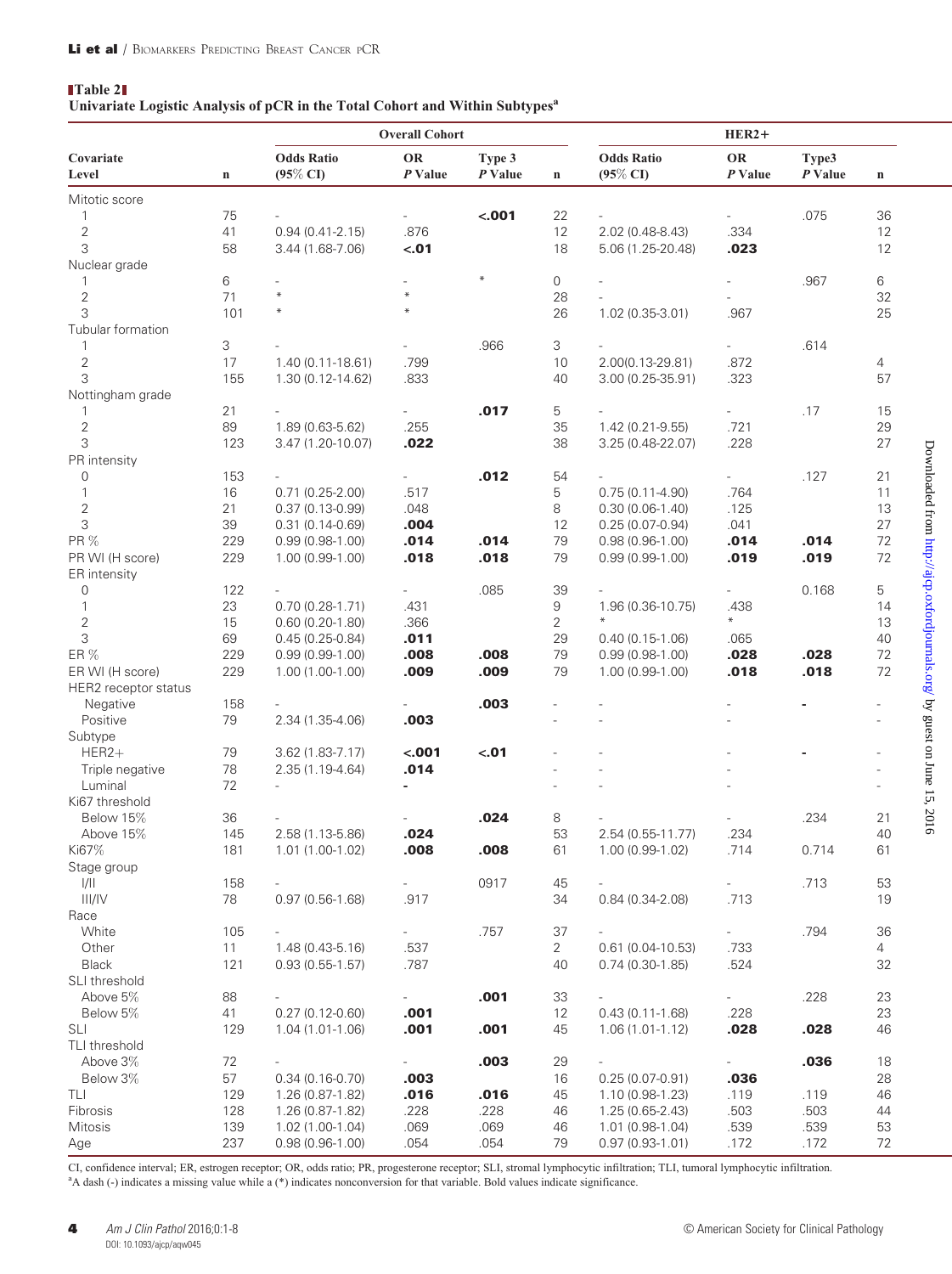| Luminal                       |                          |                    |                     | <b>Triple Negative</b>           |                          |                    |
|-------------------------------|--------------------------|--------------------|---------------------|----------------------------------|--------------------------|--------------------|
| <b>Odds Ratio</b><br>(95% CI) | OR<br>$P$ Value          | Type3<br>$P$ Value | $\mathbf n$         | <b>Odds Ratio</b><br>$(95\%$ CI) | OR Value                 | Type3<br>$P$ Value |
|                               |                          |                    |                     |                                  |                          |                    |
|                               |                          | .615               | 16                  |                                  |                          | .069               |
| $0.70(0.13-3.87)$             | .683                     |                    | 13                  | $0.50(0.10-2.58)$                | .407                     |                    |
| 1.75 (0.42-7.35)              | .445                     |                    | 28                  | 2.58 (0.73-9.12)                 | .143                     |                    |
| $\overline{\phantom{a}}$      | $\overline{a}$           | $\ast$             | $\mathsf{O}\xspace$ | $\overline{\phantom{a}}$         | $\overline{\phantom{a}}$ | .475               |
| $\ast$                        | $\ast$                   |                    | 9                   |                                  |                          |                    |
| $*$                           | $*$                      |                    | 47                  | $0.59(0.14 - 2.49)$              | .475                     |                    |
|                               |                          |                    |                     |                                  |                          |                    |
|                               |                          |                    | 0                   | ÷,                               |                          | $\ast$             |
|                               |                          | .209               | $\mathsf 3$         |                                  |                          |                    |
| $0.27(0.03 - 2.09)$           | .209                     |                    | 53                  | $\ast$                           | $\ast$                   |                    |
|                               |                          |                    |                     |                                  |                          |                    |
|                               |                          | 0.418              | $\mathsf O$         |                                  |                          | .383               |
| 1.27 (0.28-5.85)              | .757                     |                    | 23                  |                                  |                          |                    |
| 2.35 (0.53-10.41)             | .259                     |                    | 54                  | 1.56 (0.58-4.20)                 | .383                     |                    |
| $\overline{\phantom{a}}$      | $\overline{\phantom{a}}$ | .736               |                     | $\overline{\phantom{0}}$         |                          |                    |
| 1.14 (0.25-5.26)              | .864                     |                    |                     |                                  |                          |                    |
| $0.60(0.12 - 2.91)$           |                          |                    |                     |                                  |                          |                    |
|                               | .526<br>.393             |                    |                     |                                  |                          |                    |
| $0.57(0.16-2.06)$             |                          |                    |                     |                                  |                          |                    |
| 1.00 (0.99-1.02)              | .832                     | .832               |                     |                                  |                          |                    |
| 1.00 (1.00-1.01)              | .947                     | .947               |                     |                                  |                          |                    |
|                               | $\overline{\phantom{0}}$ | .873               |                     |                                  |                          |                    |
| $0.41(0.05-3.68)$             | .425                     |                    |                     |                                  |                          |                    |
| $0.67(0.08-5.68)$             | .71                      |                    |                     |                                  |                          |                    |
| $0.57(0.08-3.88)$             | .564                     |                    |                     |                                  |                          |                    |
| 1.00 (0.99-1.02)              | .856                     | .856               |                     |                                  |                          |                    |
| 1.00 (1.00-1.01)              | .947                     | .947               |                     |                                  |                          |                    |
|                               |                          |                    |                     |                                  |                          |                    |
|                               |                          |                    |                     |                                  |                          | ۰                  |
|                               |                          |                    |                     |                                  |                          |                    |
|                               |                          |                    |                     |                                  |                          | ۰                  |
|                               |                          |                    |                     |                                  |                          |                    |
|                               |                          |                    |                     |                                  |                          |                    |
|                               |                          |                    |                     |                                  |                          |                    |
|                               |                          | .763               | 7                   |                                  |                          | .963               |
| $0.83(0.25-2.73)$             | .763                     |                    | 52                  | 519500.5 (0.00-1)                | .963                     |                    |
| $1.02(1.00-1.04)$             | .082                     | .082               | 59                  | 1.01 (0.99-1.03)                 | .224                     | .224               |
|                               |                          |                    | 53                  |                                  |                          |                    |
|                               |                          | .184               |                     |                                  | $\sim$                   | .913               |
| $0.40(0.10-1.55)$             | .184                     |                    | 24                  | $0.95(0.36-2.49)$                | .913                     |                    |
|                               |                          | .591               | 29                  |                                  | $\omega_{\rm{max}}$      | .656               |
| 3.00 (0.37-24.49)             | .305                     |                    | 5                   | 1.40 (0.20-9.66)                 | .733                     |                    |
| 1.17 (0.40-3.45)              | .771                     |                    | 44                  | $0.71(0.28-1.82)$                | .475                     |                    |
|                               |                          |                    |                     |                                  |                          |                    |
|                               |                          | .477               | 31                  |                                  |                          | .032               |
| $0.60(0.14-2.48)$             | .477                     |                    | 6                   | $0.08(0.01 - 0.80)$              | .032                     |                    |
| $0.99(0.95-1.04)$             | .667                     | .667               | 37                  | $1.05(1.00-1.10)$                | .036                     | .036               |
|                               | $\sim 10^{-1}$           | .429               | 24                  | $\overline{\phantom{0}}$         | $\omega_{\rm{max}}$      | .445               |
| $0.57(0.14-2.32)$             | .429                     |                    | 13                  | $0.58(0.15-2.32)$                | .445                     |                    |
| 1.00 (0.94-1.06)              | .989                     | .989               | 37                  | $1.09(1.00-1.19)$                | .042                     | .042               |
| $0.74(0.36-1.48)$             | .389                     | .389               | 37                  | 1.66 (0.77-3.56)                 | .196                     | .196               |
| 1.01 (0.98-1.04)              | .607                     | .607               | 39                  | 1.01 (0.97-1.06)                 | .567                     | .567               |
| $0.99(0.95-1.03)$             | .592                     | .592               | 78                  | $0.97(0.94 - 1.01)$              | .173                     | .173               |
|                               |                          |                    |                     |                                  |                          |                    |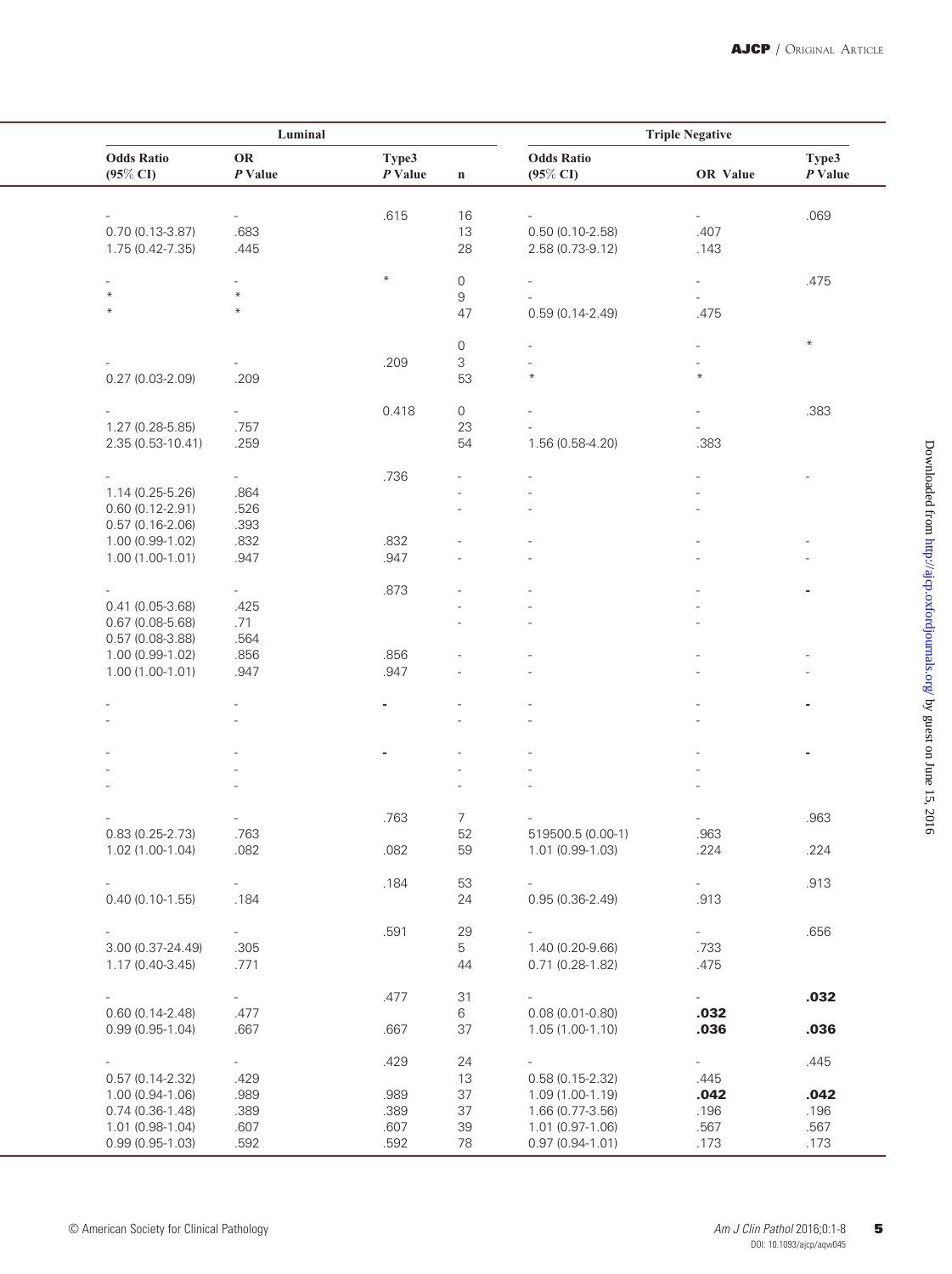|                  |                  |        | <b>Odds Ratio</b>      |                           |                |  |
|------------------|------------------|--------|------------------------|---------------------------|----------------|--|
|                  | Covariate        | Level  | $(95\% \text{ CI})$    | <b>Odds Ratio P Value</b> | Type 3 P Value |  |
| Overall cohort   | Stage            | 1/11   | reference              | -                         | .015           |  |
|                  |                  | III/IV | $0.20(0.063 - 0.625)$  | 0.015                     |                |  |
|                  | HER <sub>2</sub> | $^{+}$ | 9.40 (2.897-30.295)    | $-.001$                   | $-.001$        |  |
|                  | Mitotic score    |        | reference              |                           | .012           |  |
|                  |                  |        | 18.60 (2.521-136.510)  | 0.009                     |                |  |
|                  |                  | 3      | 94.89 (7.316->999.999) | 0.004                     |                |  |
| <b>TNBC</b>      | <b>PR</b>        | $^+$   | $0.77(0.632 - 0.943)$  | 0.045                     | .045           |  |
|                  | <b>TLI/SLI</b>   |        | 1.10 (1.025-1.122)     | 0.017                     | .017           |  |
| HER <sub>2</sub> | TLI/SLI          |        | 9.10 (1.352-60.684)    | 0.023                     | .023           |  |

<span id="page-5-0"></span>Table 3 Multivariate Logistic Regression Analysis for pCR in the Overall Cohort and HER2+ and TNBC Subtypes<sup>a</sup>

pCR, pathologic complete response; PR, progesterone receptor; SLI, stromal lymphocytic infiltration; TLI, tumoral lymphocytic infiltration; TNBC, triple negative breast cancer. <sup>a</sup>Backward elimination ( $\alpha = 0.10$ ) was used for covariate selection. Bold values indicate significance.

47.4% in TNBC. No pathologic parameter or biomarker was identified to have significant association with pCR in the luminal type.

### **Discussion**

In our study, we have performed a comprehensive evaluation of tumor morphology and biomarker statuses, and correlated them with pCR rate in the neoadjuvant setting. We found that pCR was significantly higher in the  $HER2+$  and triple-negative subtypes (58.2% and 47.4%, respectively) compared with the luminal subtype (27.8%). The odds of achieving a pCR in HER2+ cancers were  $3.6$  times higher than in luminal cancers. This result is similar to that found in the metaanalysis by Houssami et al of 30 studies encompassing 11,695 patients, which estimated that pCR occurred in 8.3% of hormonal receptor positive  $(HR+) / HER2$ –, 18.7% of  $HR+/HER2+, 38.9%$  of  $HR-/HER2+,$  and 31.1% of TNBCs. The pCR rates in our study were slightly higher than those in the metaanalysis by Houssami et al, but high pCR rates of TNBC and HER2+ breast cancers have been reported[.14](#page-7-0) The different pCR rates in different studies might be due to variation of subtypes of breast cancers. For example, TNBC has been classified into six subtypes, and these subtypes might have different clinicopathologic characteristics and respond differently to chemotherapies.<sup>15-[19](#page-7-0)</sup> Furthermore, Houssami et al found that the odds of achieving a pCR was  $\sim$ 7 times higher for patients with HR–/HER2+ breast cancer and  $\sim$ 5 times higher for patients with TNBC in comparison with patients with the  $HR+$  subtype.<sup>9</sup> Several other studies that investigated the use of anti-HER2 therapies in the neoadjuvant setting have found that the pCR rate varies from  $\sim$ 20% to 65% in HER2+ cancers.<sup>1,[20-24](#page-7-0)</sup> Other studies have also reported an increased pCR rate in TNBCs as compared with non-TNBCs (22% vs  $11\%$  $11\%$ ).<sup>1[,25-27](#page-7-0)</sup> While Tan et al reported that ER and PR negativity significantly correlated with pCR in multivariate analysis, we found that ER and PR

negativity were only associated with pCR in univariate analysis, indicating that ER and PR negativity is associated with HER2+ or triple-negative status.<sup>28</sup> In our study,  $HER2 + cases$  included  $HR +$  as well as  $HR -$  cases. Within the HER2+ group, we found that pCR positively correlated with ER and PR negativity. Von Minckwitz et al suggest that pCR may not be a suitable endpoint for the luminal subtypes. Specifically, they found that in low-proliferative subgroups (which included lobular, grade 1 and  $HR+$  tumors) pCR conferred no predictive power in disease-free or overall survival, in contrast with the high-proliferative subgroup (which included ductal, grade 2/3, and HR– tumors) in which pCR was associated with improved disease-free and overall survival[.7](#page-6-0) We too determined that pCR is significantly associated with high histologic grade and mitotic activity in both univariate and multivariate analyses across the entire cohort.

We report a strong correlation between pCR and Ki67 score both as a categorical variable (specifically, when  $\geq$  15% is set as the threshold for defining high proliferation index) and as a continuously increasing variable, similar to the findings of other studies.[1](#page-6-0)[,29-32](#page-7-0) Brown et al, who measured Ki67 expression using quantitative automated quantitative analysis by immunofluorescence (AQUA), found that both average and maximum AQUA scores were significant predictors of pCR to neoadjuvant therapy in multivariate analysis.<sup>[32](#page-7-0)</sup> Kim et al found Ki67 expression to be the only independent predictor of pCR and also discovered that a Ki67 value of greater than 25% was a significant predictive factor for pCR[.29](#page-7-0) Yoshioka et al found that high Ki67 was a predictive marker for pCR and that all patients achieving pCR were disease-free by the study's end.<sup>31</sup> Furthermore, high Ki67 expression in tumors of posttreatment was strongly correlated with poor disease-free and overall survival regardless of subtype in their study. We found high mitotic score positively correlated with pCR. A mitotic count of  $> 9/mm^2$  was reported to be significantly correlated with pCR by Balmativola et al. $33$  Based on these compelling data, mitotic count and Ki67 should be considered for inclusion in routine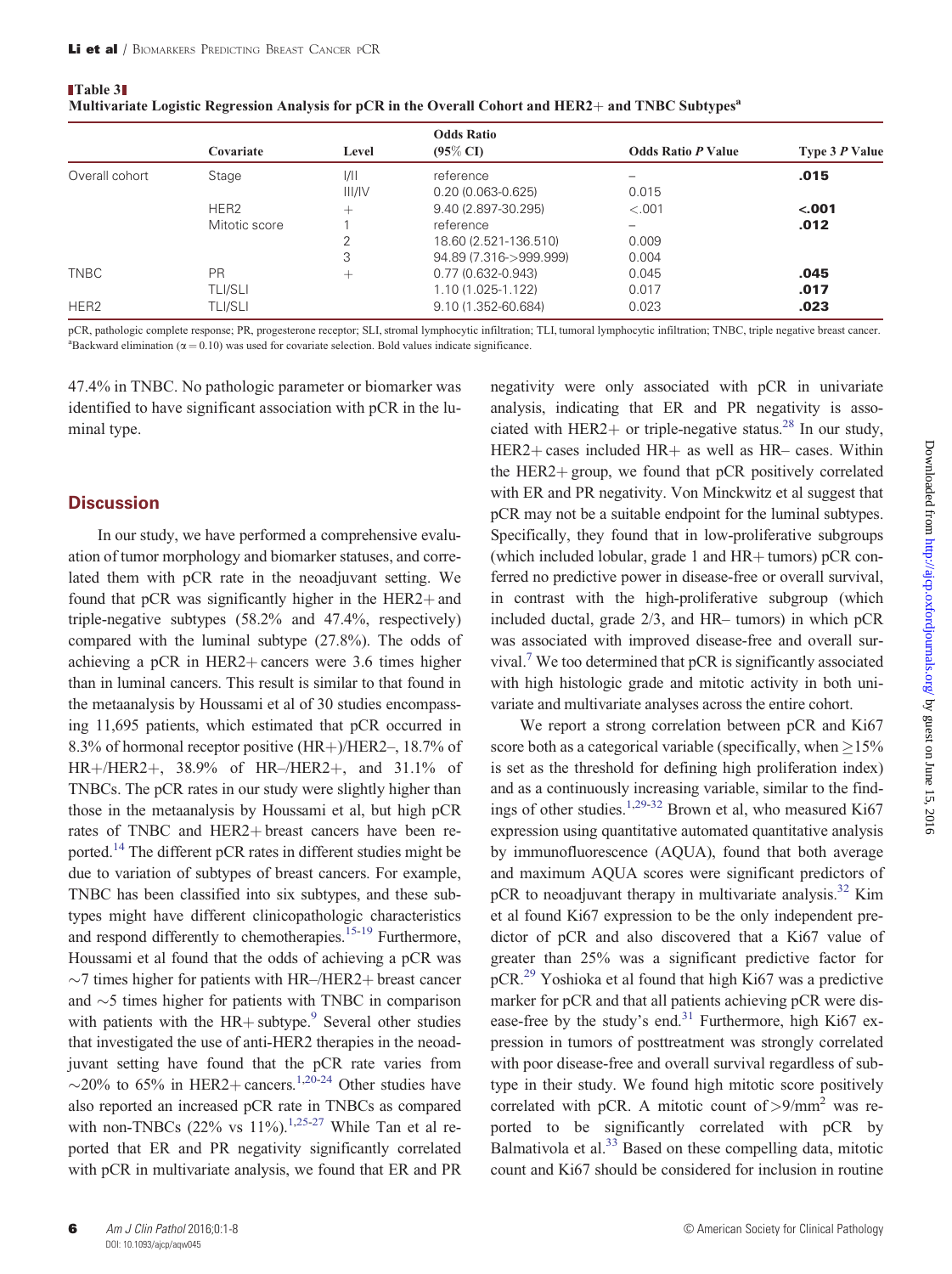<span id="page-6-0"></span>clinical evaluation of patients with  $HER2 + or TNBC$  to help determine whether neoadjuvant chemotherapy is indicated.

Herein, we additionally found TLI and SLI to be significantly correlated with pCR in univariate analysis in HER2+ breast cancers (OR = 0.94,  $P = .028$ ). Our results are similar to those reported by Mao et al, who carried out a systematic review and metaanalysis to evaluate the predictive roles of tumor infiltrating lymphocytes (TILs) in response to neoadjuvant chemotherapy in breast cancer. $34$ They evaluated a total of 13 studies that included 3,251 patients. In pooled analysis, they found that the detection of higher TIL numbers in the pretreatment biopsy was correlated with better pCR to neoadjuvant chemotherapy (OR 3.93; 95%  $CI = 3.26 - 4.73$ ). Moreover, TILs predicted higher pCR rates in HER2+ and TNBCs (OR =  $2.49$  [95%  $CI = 1.61-3.83$ ] and  $OR = 5.05$  [95%  $CI = 2.86-8.92$ ], respectively), but not in  $ER + \text{breast}$  cancer  $(OR = 6.21)$ [95%CI: 0.86-45.15]). In multivariate analysis, they found that TILs were still an independent predictor for high pCR rate (OR = 1.41 [95% CI = 1.19-1.66]).<sup>[34](#page-7-0)</sup> Furthermore, they found that, in three studies that examined lymphocyte-predominant breast cancer (LPBC; defined as having >50% or 60% lymphocytic infiltration of the tumor bed or stroma), LPBC patients had higher pCR rates compared with non-LPBC patients  $(OR = 3.64 \quad [95\% \quad CI = 2.70-4.90]).^{35,36}$  $(OR = 3.64 \quad [95\% \quad CI = 2.70-4.90]).^{35,36}$  $(OR = 3.64 \quad [95\% \quad CI = 2.70-4.90]).^{35,36}$  $(OR = 3.64 \quad [95\% \quad CI = 2.70-4.90]).^{35,36}$  $(OR = 3.64 \quad [95\% \quad CI = 2.70-4.90]).^{35,36}$ Other studies have evaluated the density of TILs as per 10% increase in the number of lymphocytes infiltrating either intratumoral or stromal compartments, both of which predicted better pCR (OR  $= 1.35$  [95% CI $= 1.27 - 1.44$ ] and  $OR = 1.26$  [95% CI, 1.20-1.32], respectively). Altogether, their analysis indicated that TIL infiltration was an independent predictive marker for higher pCR rate ( $OR = 1.41$ ) [95% CI = 1.19-1.66]), whether TILs were detected in intratumoral  $(OR = 1.23 \, [95\% \, CI = 1.12-1.34])$  or stromal  $(OR = 51.22$  [95% CI = 1.09-1.36]) compartments.<sup>[34](#page-7-0)</sup> While other studies have used higher thresholds in evaluating TLI and SLI, we report significantly higher pCR rates even with very low thresholds (3% and 5%, respectively).

Our study reveals that TLI and SLI are highly correlated with each other, and both are significantly associated with pCR in univariate analysis. Furthermore, TLI and SLI are each individually correlated with pCR in multivariate analysis, and assessment of both variables together does not give any additive value in predicting pCR. During our evaluation of the H&E slides, we found that TLI was challenging to assess, usually requiring tedious evaluation at high power. Therefore, evaluating SLI alone might be sufficient to assist in predicting pCR.

In conclusion, our comprehensive evaluation of pathologic features in conjunction with biomarker statuses shows that HER2 positivity, TNBC, high Ki67 and mitotic indices, and TLI and SLI are strongly associated with pCR in patients receiving neoadjuvant chemotherapy. While evaluation of ER, PR and HER2 statuses is mandated by CAP, routine testing of breast cancers for Ki67 expression is not currently required by either the American Society of Clinical Oncology or the National Comprehensive Cancer Network. It might be useful to report SLI and Ki67 in addition to Nottingham histologic grade and receptor statuses. The combination of all these parameters might help to better predict response to neoadjuvant chemotherapy and select patients for neoadjuvant therapy. Patients who are unlikely to respond to neoadjuvant chemotherapy may thus be prescribed alternate therapy regimens and spared the side effects of a probably futile treatment program that would delay a more successful strategy.

Corresponding authors: Xiaoxian (Bill) Li, H175C Emory University Hospital, 1364 Clifton Rd NE, Atlanta, GA 30322; xli40@emory.edu; Ritu Aneja, 616 Petit Science Center, 100 Piedmont Ave, Atlanta, GA 30303; rituaneja@gmail.com.

### **References**

- 1. Kaufmann M, von Minckwitz G, Mamounas EP, et al. Recommendations from an international consensus conference on the current status and future of neoadjuvant systemic therapy in primary breast cancer. Ann Surg Oncol. 2012;19:1508-1516.
- 2. Teshome M, Hunt KK. Neoadjuvant therapy in the treatment of breast cancer. Surg Oncol Clin N Am. 2014;23:505-523.
- 3. von Minckwitz G, Blohmer JU, Costa SD, et al. Responseguided Neoadjuvant chemotherapy for breast cancer. J Clin Oncol. 2013;31:3623-3630.
- 4. von Minckwitz G, Blohmer J, Costa S, et al. S3-2: neoadjuvant chemotherapy adapted by interim response improves overall survival of primary breast cancer patients—results of the Gepartrio trial. Cancer Res. 2011;71:S3-S2.
- 5. Rigter LS, Loo CE, Linn SC, et al. Neoadjuvant chemotherapy adaptation and serial MRI response monitoring in ERpositive HER2-negative breast cancer. Br J Cancer. 2013;109:2965-2972.
- 6. von Minckwitz G, Fontanella C. Selecting the neoadjuvant treatment by molecular subtype: how to maximize the benefit? Breast. 2013;22(suppl 2):S149-S151.
- 7. von Minckwitz G, Untch M, Blohmer JU, et al. Definition and impact of pathologic complete response on prognosis after neoadjuvant chemotherapy in various intrinsic breast cancer subtypes. J Clin Oncol. 2012;30:1796-1804.
- 8. Prowell TM, Pazdur R. Pathological complete response and accelerated drug approval in early breast cancer. N Engl J Med. 2012;366:2438-2441.
- 9. Houssami N, Macaskill P, von Minckwitz G, et al. Meta-analysis of the association of breast cancer subtype and pathologic complete response to neoadjuvant chemotherapy. Eur J Cancer. 2012;48:3342-3354.
- 10. Smith EC, Ziogas A, Anton-Culver H. Delay in surgical treatment and survival after breast cancer diagnosis in young women by race/ethnicity. JAMA Surg. 2013;148:516-523.